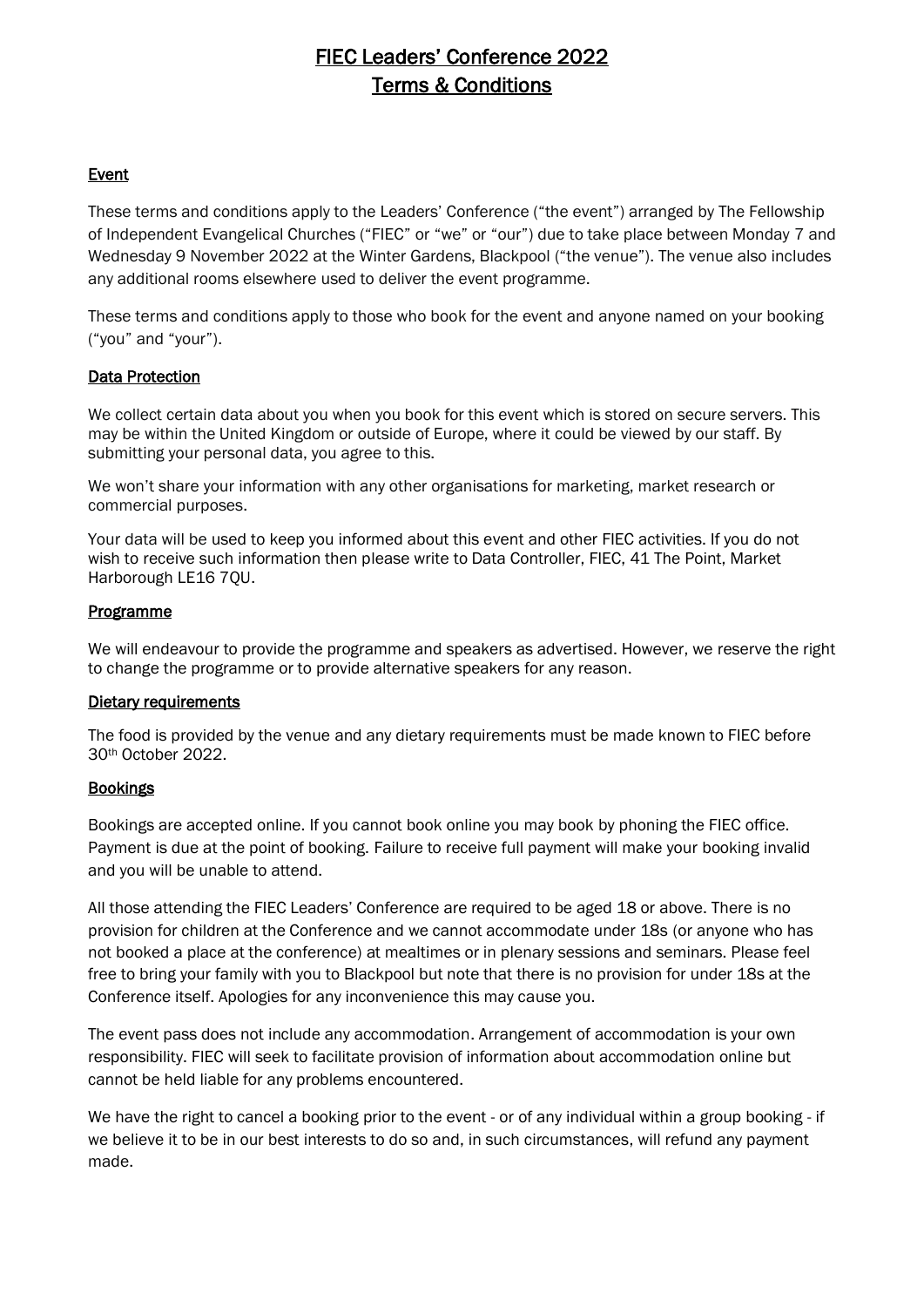# **Price**

The price of your event pass is the price applicable on the day your booking is received by FIEC. In the situation where our costs are increased outside of our control (such as an increase in the rate of VAT applicable to our booking) then FIEC may at its sole discretion invite you to contribute towards the increased cost(s).

# Complaints and Behaviour

When you attend the event you and others at the venue have a right to enjoy the facilities provided and programme arranged, for which you have paid. If you are dissatisfied with any aspect of the event, in the first instance, please speak to FIEC's Event Co-ordinator.

Any specific comments must be brought directly to us during the event. If at the end of your stay you feel your complaint was not dealt with in a satisfactory manner please contact the FIEC office no later than 28 days after the end of the event.

If your behaviour is considered by FIEC to be unacceptable and affecting the enjoyment of others or the reputation of FIEC then you may be asked to leave the venue and any refund of costs paid to FIEC will be at our sole discretion.

If you cause any damage to the venue or to equipment owned or operated by FIEC or contractors then you will be required to make financial recompense.

We cannot accept liability for any damage, expense, injury, death or loss of any nature whatsoever suffered by any person(s) for any cause whatsoever other than in the case of proven negligence.

# Changes to your booking

Should you wish to make a change after your booking is confirmed please contact the FIEC office. Changes can normally be accommodated up to 30th October 2022 for issues such as dietary requirements, accessibility needs or transferring your booking to another person. FIEC reserves the right to charge a £25 administration fee for changes to your booking after 14<sup>th</sup> October 2022.

# Cancellation by you

Should you wish to cancel your booking please contact the FIEC office immediately and we will advise you of the procedure. Cancellation will not take effect until written confirmation has been received by mail or email. If this is not received on or before 30th October 2022 no refund will be given.

If you cancel your booking, cancellation charges will be incurred, of at least £25. Cancellation charges increase nearer the time of the event. These charges are tabled at the end of this document. We strongly recommend that you take out appropriate insurance to cover you for the possibility that you are unable to attend the event.

# Cancellation by us

If unforeseen circumstances result in the cancellation of the event we will offer a refund of the cost of your event pass or offer alternative conference arrangements for you to accept or decline. We will not be able to take responsibility for any consequential costs (e.g. travel expenses, accommodation). The limit of our liability will be the amount you paid to us.

We regret we cannot accept responsibility where the performance of our contract with you is prevented or affected by reason of circumstances which amount to "force majeure". Circumstances amounting to "force majeure" include any event which we could not, even with due care, foresee or avoid (e.g. flood, fire, storm or other extreme weather).